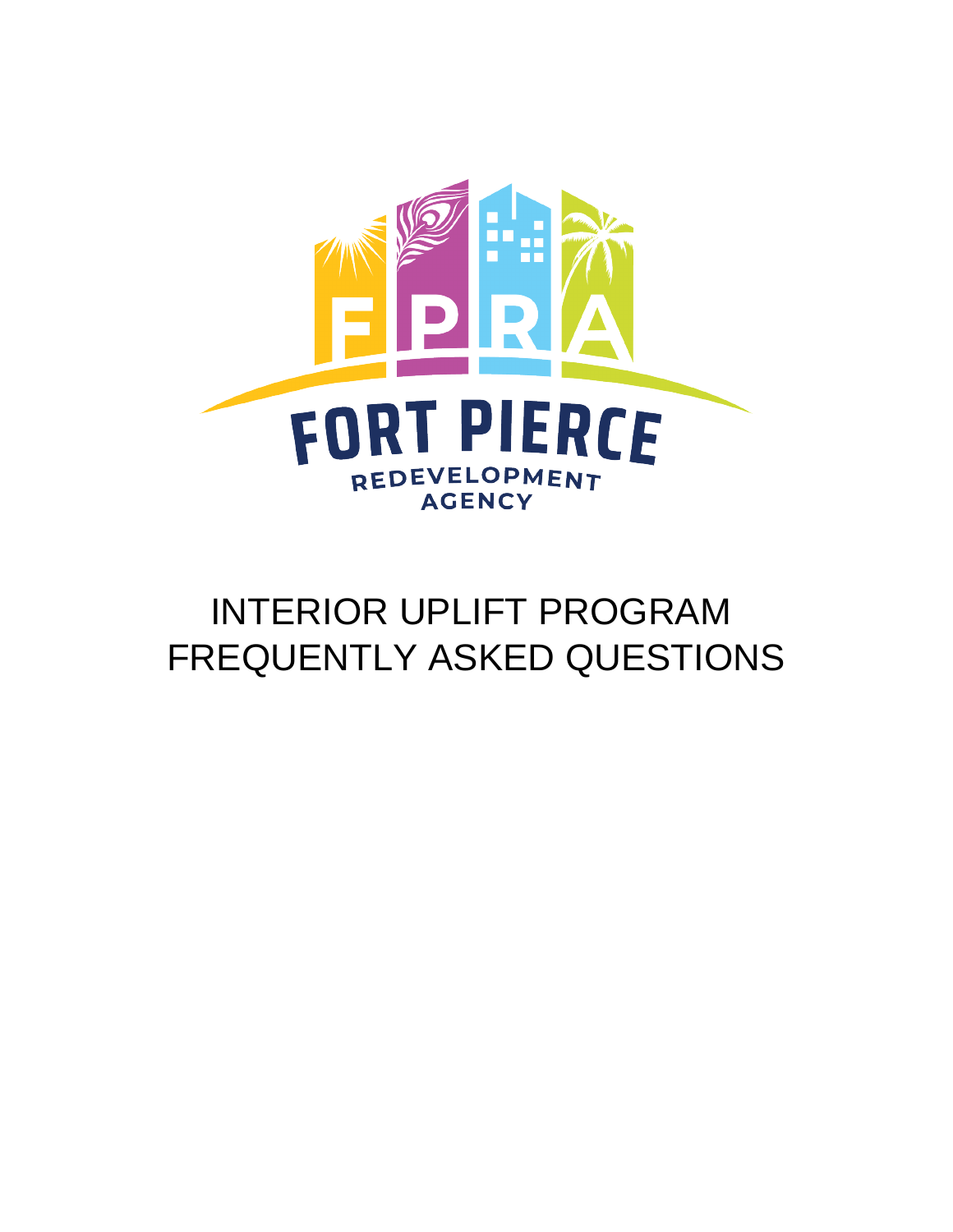# What is the Interior Uplift Grant Program?

The Fort Pierce Redevelopment Agency (FPRA) Commercial Building Interior Uplift Grant is an incentive program available to businesses throughout the FPRA District. The program provides matching funds to commercial property owners and businesses for interior upgrades with a focus on projects that remedy degraded building systems and extend the economic viability of the building. The goal of the program is to eliminate functional obsolescence, remove deterioration, and improve the "energy efficiency" of existing buildings in the FPRA District, with an emphasis on bringing these building up to current building codes and making them more viable for occupancy.

## What is the maximum award for the grant?

The Interior Uplift Grant Program offers financial assistance in the form of a reimbursable, matching (50%) grant up to \$10,000 to the property or business owner for eligible expenses associated with interior upgrades. Grants cannot be awarded retroactively for work that has already been completed.

# When is the pre-application deadline for the Commercial Façade Grant Program and where do I submit my pre-application?

The pre-application deadline is January 19, 2022 at 5:00pm and can be submitted online at <https://choosefortpierce.com/969/FPRA-Incentive-Program>

Paper applications are available by request, please contact Miriam Garcia at 772-467- 3786 or email fpra@cityoffortpierce.com.

#### Do I have to submit a pre-application before I receive the application?

Yes, a pre-application is required to determine eligibility.

#### Is my business eligible for the grant?

Ensure that your business is located withing the FPRA District, review program guidelines and eligibility and complete the pre-application form. <https://choosefortpierce.com/969/FPRA-Incentive-Program>

# What types of improvements are eligible for the grant?

Examples of eligible improvements are structure stabilization, windows, interior doors, HVAC systems, plumbing systems, grease traps, plumbing fixtures, security systems, electrical systems and fixtures, flooring, roofing, ADA requirements, painting when accompanied with other interior work, remediation of environmental contamination, 10% of project architectural fees. Please note that this list is not exhaustive.